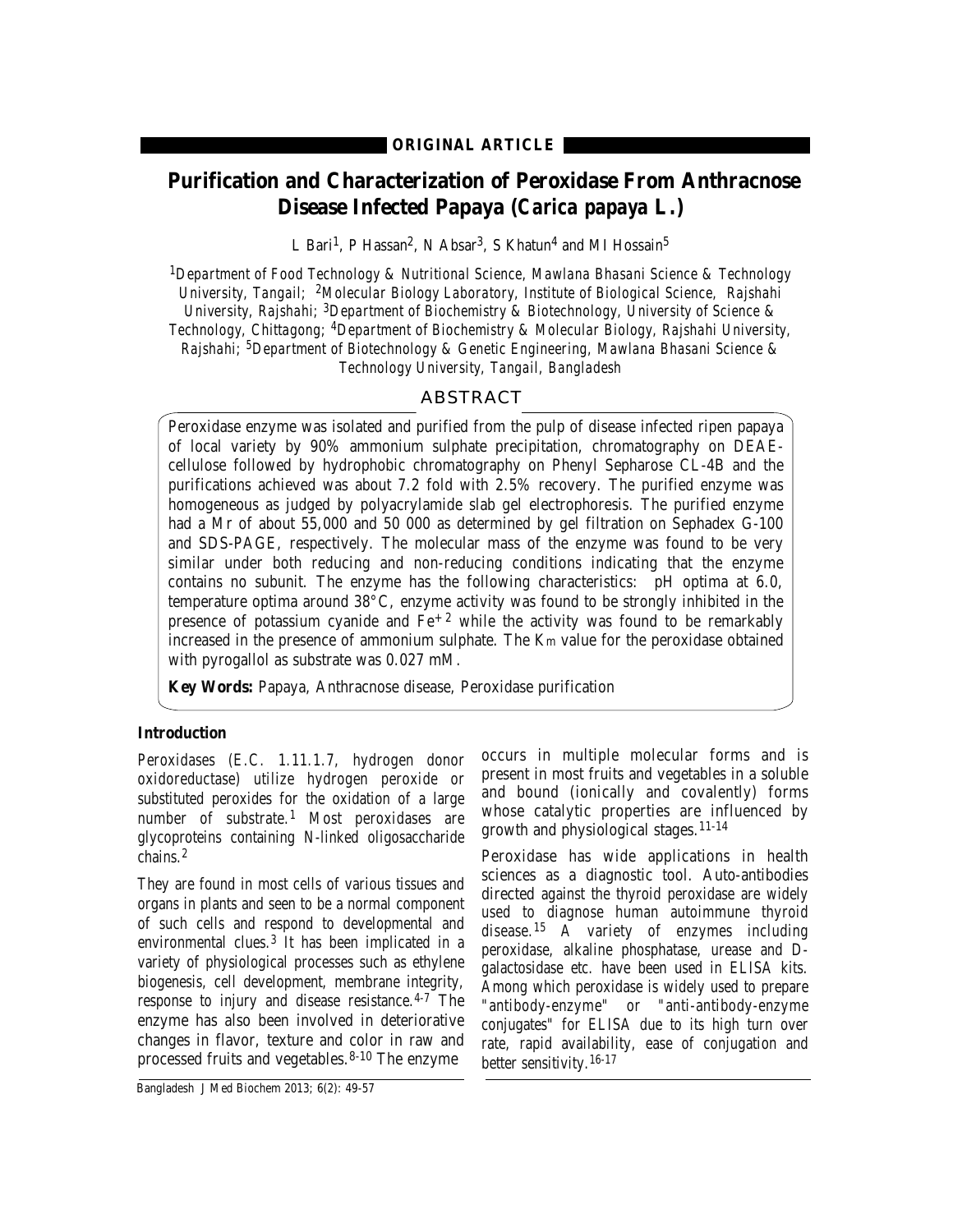We have observed that the peroxidase activity of papaya increased significantly with ripening and thereafter the activity increased further in the rotten stage. To our knowledge, data on the purification and characterization of peroxidase from rotten papaya are not available in our country. This paper describes the purification and characterization of peroxidase from rotten stage of papaya fruit infected with *Colletotrichum gloeosporiodes*.

### **Materials and Methods**

### *Chemicals and gel matrices*

All chemicals used were of analytical grade. DEAE-cellulose was purchased from Pharmacia Fine Chemical Co. Ltd. Upsala, Sweden. SDS-PAGE chemicals were from Sigma Chemical Co. Ltd. USA. Phenyl Sepharose CL-4B was the product of Aldrich-Sigma Chemical Co. Ltd. USA and Sephadex G-100 from Sigma Chemical Co. Ltd. USA.

Plant material: Local variety of papaya containing the highest amount of peroxidase activity as reported in our study was used for enzyme purification and characterization.

Preparation of crude enzyme extract: Rotten papaya pulp (250 g) were cut into small pieces and homogenized to fine paste in cold 0.1 M sodium phosphate buffer, pH 6.0, using a mortar and pestle. The suspension was kept for 2 hrs at 4°C in a refrigerator and filtered through double layer of cheese cloth. The filtrate was collected and centrifuged at 8,000 g for 20 min at 4°C. The total volume of clear supernatant was recorded and used as crude enzyme extract. All operations were performed at 4°C unless otherwise indicated.

*Purification of Peroxidase from Fruit Disease Infected Papaya Pulp*

Ammonium sulphate fractionation: The enzyme were precipitated from the supernatant by the addition of solid (NH4)2SO4 (90% saturation) under constant and gentle stirring at 4°C and left overnight in a refrigerator. The resulting precipitate was collected by centrifugation at 8,000 g for 20 min and dissolved in a minimum volume of pre-cold Tris-HCl buffer, pH 8.2 and dialyzed

50 Bangladesh J Med Biochem; 6(2) L Bari1, P Hassan, N Absar, S Khatun and MI Hossain et al

overnight against  $2 \times 5$  L of distilled water at  $4^{\circ}$ C. The dialyzed solution was then centrifuged in a refrigerated centrifuge at 8,000 g for 15 min. to remove insoluble materials. The clear supernatant was used as a source of peroxidase designated as "crude enzyme solution".

DEAE-cellulose ion-exchange chromatography: The soluble enzyme extract was immediately applied to a column of DEAE-cellulose (2.1 x 20 cm) previously equilibrated with 10 mM Tris-HCl buffer, pH 8.2. After sample application, the column was washed with 10 mM Tris-HCl buffer, pH 8.2 to wash out the unbound proteins. The column bound proteins were eluted stepwise from the column with same buffer containing different concentrations of NaCl. The elutes from both the unbound and bound proteins were collected as 3 ml/tube fractions on an automatic fraction collector and monitored for protein at 280 nm and assayed for peroxidase activity.<sup>18</sup>

Hydrophobic chromatography on phenylsepharose CL-4B: The separation using hydrophobic chromatography on Phenyl Sepharose column CL-4B was same as in the purification of peroxidase/catalase from *Pseudomonas aeruginosa.19*

The unbound fraction from DEAE-cellulose column possessing peroxidase activity was pooled together and dialyzed against deionized water for 12 hrs followed by dialysis against the wash buffer (50 mM Tris-HCl + 200 mM AmSO4, pH  $(7.5.)$  at 4<sup>o</sup>C for 8 hrs. A 10 ml column containing Phenyl Sepharose CL-4B was packed and washed with 10 times the column volume with the wash buffer (50 mM Tris-HCl + 200 mM AmSO4, pH 7.5). The column was equilibrated with the equilibration buffer (50 mM Tris-HCl + 200 mM AmSO4, pH 7.5). After column equilibration, the enzymatically active fractions were applied to the column. The column bound proteins were eluted from the column using gradient buffer (50 mM Tris-HCl, 200 mM AmSO4, pH 7.5) and 3 ml fractions were collected on an automatic fraction collector and monitored for protein at 280 nm and peroxidase activity were assayed following the method described earlier.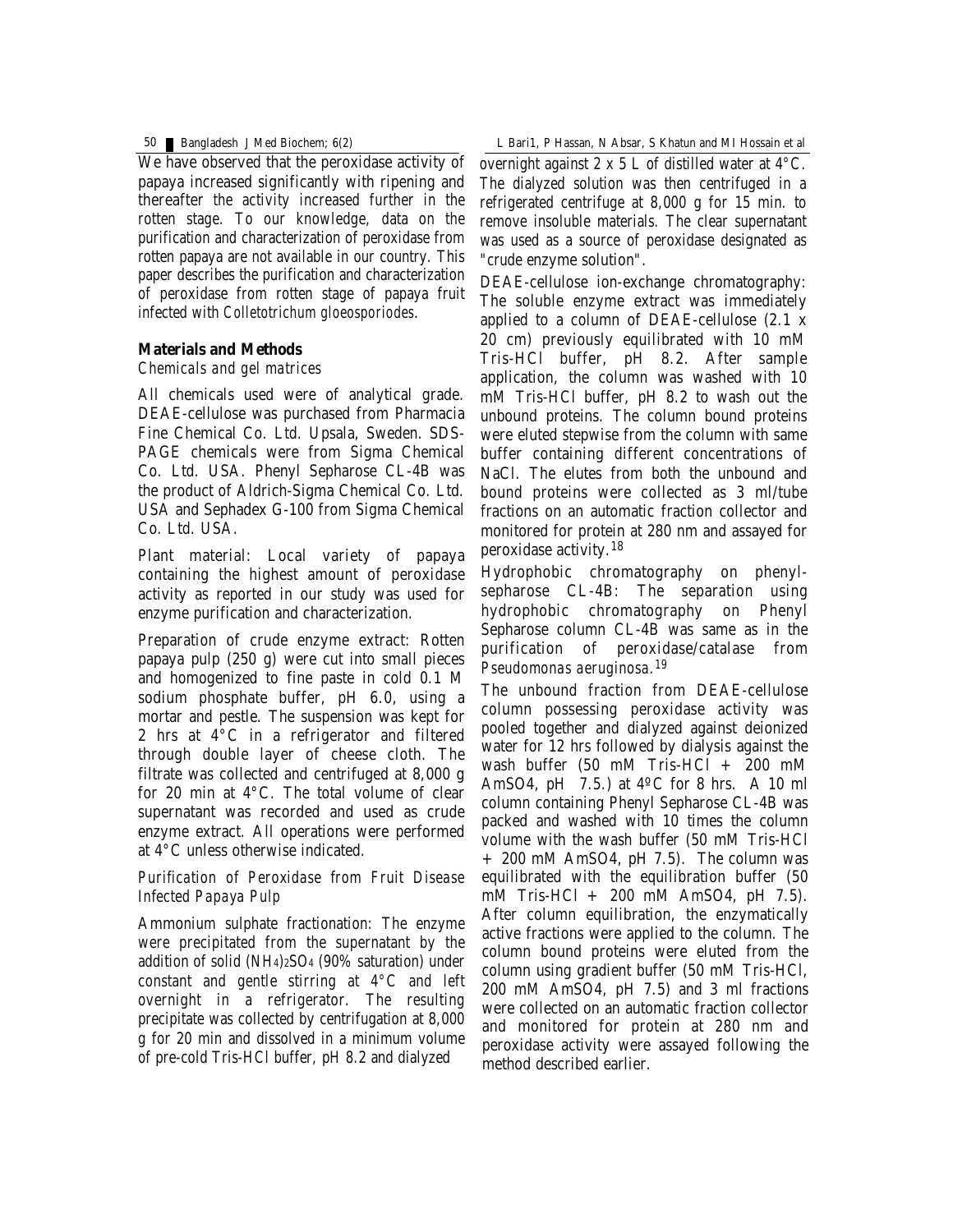*Protein assay:* The protein content of different fractions was measured using Bovine serum albumin (BSA) as the standard and the protein in column elute fractions was also monitored spectrophotometrically at 280 nm.20

#### **Test of protein homogeneity**

The homogeneity of purified protein was judged by SDS-PAGE on 7.5% gel on a Bio-Rad mini electrophoresis system.<sup>21</sup>

# *Characterization of Purified Protein*

Determination of relative molecular mass (Mr) a) Determination of relative molecular mass (Mr) by gel filtration: The relative molecular mass (Mr) of purified peroxidase was determined by Gel filtration on Sephadex G-100 column (100 X 0.85 cm) equilibrated with 10 mM Tris-HCl buffer, pH 8.2.<sup>22</sup> The marker proteins used were Trypsin inhibitor (12.028 kD), carbonic anhydrase (29 kD), a-amylase (58 kD), bovine serum albumin (68 kD), phosphorylase-b (97.4 kD) and e-galactosidase (116 kD). The relative molecular mass  $(M_r)$  was estimated using a plot of molecular weight versus elution volume.

b) Determination of relative molecular mass (Mr) by SDS-PAGE: The relative molecular mass  $(M_r)$  of purified papaya peroxidase was also determined by SDS-Polyacrylamide gel electrophoresis (SDS-PAGE) on a Bio-Rad mini electrophoresis system.23 The standard proteins used were the same as those used in determination of the relative molecular mass (Mr) by Gel filtration on Sephadex G-100 column mentioned above. The gels were stained with Coomassie Brilliant Blue, CBB R-250 for 1 hr and destaining was performed in 7% acetic acid  $(v/v)$ .

**Determination of subunit structure of the purified enzyme:** In order to determine subunit structure SDS-PAGE of purified enzyme under reducing and non-reducing conditions was performed.<sup>22</sup> Dissociation and reduction of protein was performed by heating for 5 min at 100° C in 0.1 % SDS with or without 0.1% of 2-mercapto ethanol.

**Carbohydrate analyses:** The total neutral carbohydrate content of the purified enzyme was determined by the Phenol-Sulfuric acid method using D-glucose as the standard.<sup>24</sup>

Determination of optimum pH: The activity **o**f purified enzyme was measured at different pH ranges (2.0-10.0) at 30°C after incubation for 5 minutes using appropriate buffers and the residual peroxidase activity was determined as described earlier. For the purpose, the enzyme solutions (0.5-0.6%) were dialyzed against 50 mM buffer of different pH's (pH 2.0-3.0, AcONa-HCl; pH  $4.0-5.0$ , AcONa-CH<sub>3</sub>COOH; pH 5.5-8.0,  $NaH<sub>2</sub>PO<sub>4</sub>-Na<sub>2</sub>HPO<sub>4</sub>; pH 8.5-9.0,$  $Na<sub>2</sub>B<sub>4</sub>O<sub>7</sub>$ -HCl; pH 9.5 and 10.0,  $Na<sub>2</sub>B<sub>4</sub>O<sub>7</sub>$ - $NaCO<sub>3</sub>$  for 24 hr with frequent change of buffers. After necessary adjustment of pH values by addition of 0.2 N HCl or 0.2 N NaOH, the enzyme activities were assayed using pyrogallol as substrate at room temperature (25-28°C).

Determination of optimum temperature: In order to determine optimum temperature the enzyme solutions (0.5-0.6%) in 10 mM sodium phosphate buffer, pH 7.0 were incubated at various temperatures (10- 90°C) for 5 minutes in a temp controlled bath. After cooling, the residual peroxidase activity was measured.<sup>18</sup>

Effect of salts and metal ions on peroxidase activity: Enzyme solutions (0.5%) were dialyzed separately against deionized water at 4°C for 12 hr before incubation. The dialyzed enzyme solution  $(200 \mu l)$  were added to salts solutions of different concentrations (0.25 mM - 5 mM) and incubated for 1 hr at 30°C, pH 7.0, using pyrogallol as substrate and the remaining activities were assayed at room temperature.

Determination of Km value: The apparent Michaelis constant (Km) was determined from Lineweaver-Burk double reciprocal plot using pyrogallol as substrate25. The initial velocity is equal to the amount of product formed per unit time. The initial velocity  $(V_0)$  was determined by measuring quantitatively the amount of one of the products at various time intervals.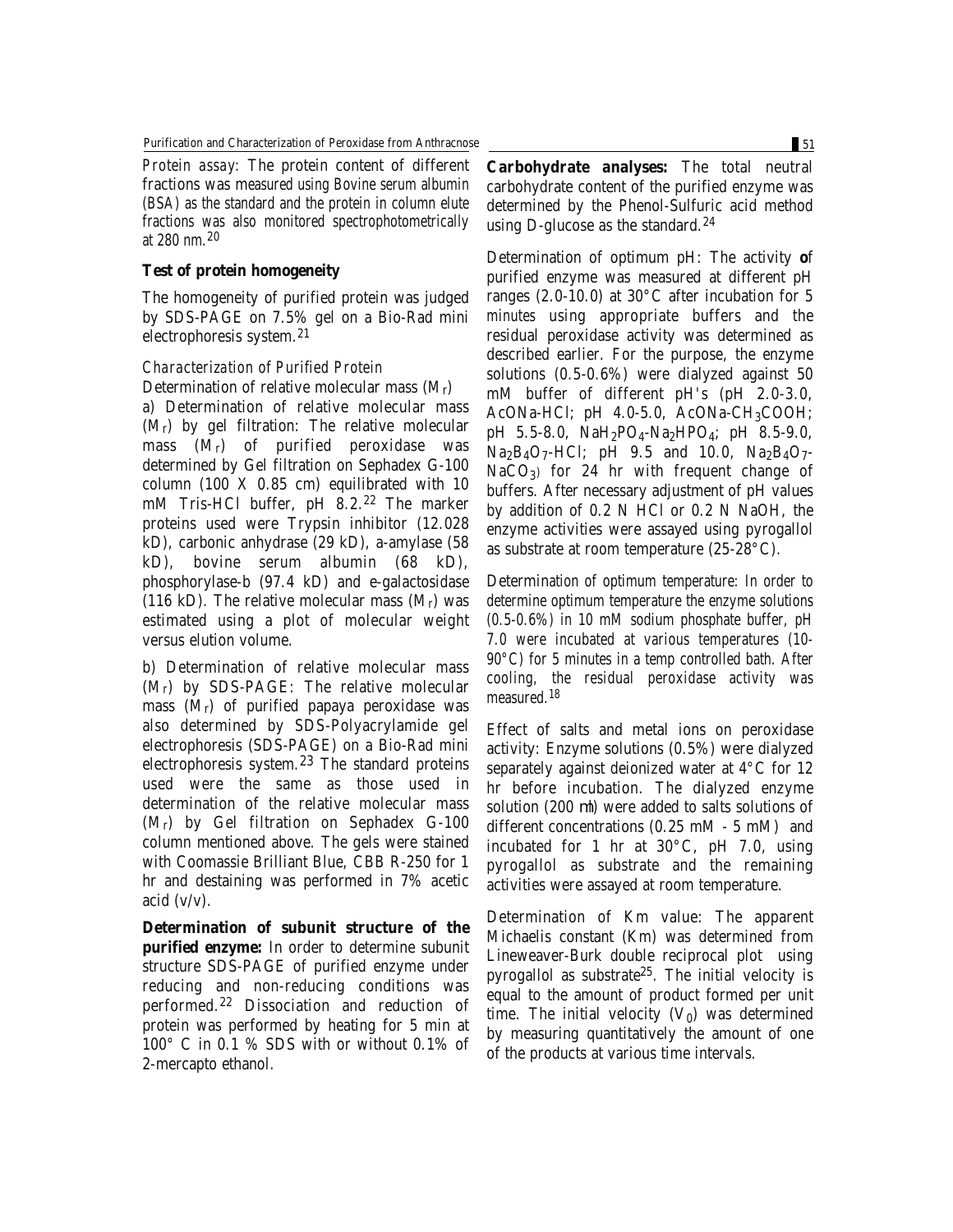52 Bangladesh J Med Biochem; 6(2) L Bari1, P Hassan, N Absar, S Khatun and MI Hossain et al

#### **Results**

#### **Protein purification**

Peroxidases from rotten papaya were purified by ammonium sulphate precipitation of crude extract, chromatography on DEAE-cellulose followed by hydrophobic chromatography on Phenyl Sepharose CL-4B.

**DEAE-cellulose chromatography:** The 90%  $(NH_4)_2SO_4$  saturated crude enzyme extract was applied to a DEAE-cellulose column at 4°C, equilibrated with 10 mM Tris-HCl buffer, pH 8.2. After sample application, the column was washed with 10 mM Tris-HCl buffer, pH 8.2 to elute the unbound protein fractions. The column bound proteins were eluted from the column by stepwise elution with the buffer containing increasing concentration of NaCl. As shown in Fig. 1, the proteins were eluted from the column as three fractions. The fraction, F-1 was eluted from the column by the buffer only, while the other two fractions i.e. F-2 and F-3 were eluted with 10 mM Tris-HCl buffer, pH 8.2 containing 0.5 M and 1.0 M NaCl, respectively. Only the F-1 fraction exhibited peroxidase activity while the other two fractions i.e. F-2 and F-3, did not show any peroxidase activity and were not included in further study. The fractions of F-1, as indicated by solid bar, were pooled and its homogenity was checked by polyacrylamide disc gel electrophoresis. The F-1 fraction produced more than one band on the gel, indicating that it contained impure peroxidase enzyme. Therefore, for further purification, this fraction was subjected to hydrophobic chromatography on Phenyl Sepharose CL-4B.



**Fig. 1.** Ion-exchange chromatography of crude cell extract on DEAE-cellulose. The crude extract solution (42 mg) was applied to the column (2.1  $\times$  20 cm) pre-equilibrated with 10 mM Tris-HCl buffer, pH 8.2 at 4 C and eluted by stepwise increase of NaCl concentrations in the same buffer. Flow rate: 45 ml / hr.

Phenyl-sepharose CL-4B chromatography: The enzymatically active fraction of F-1, obtained from DEAE-cellulose chromatography was dialyzed against wash buffer, 50 mM Tris-HCl  $+$  200 mM AmSO<sub>4</sub>, pH 7.5 for 6-7 hours and applied to a Phenyl Sepharose CL-4B column, equilibrated with the same buffer at 4°C. As shown in Fig.2, the unbound small protein fraction from Phenyl Sepharose CL-4B column designated as F-1a was collected and monitored for enzyme activity. This fraction exhibited no peroxidase activity and so it was discarded.



**Fig. 2.** Hydrophobic Chromatography of F-1 fraction (from DEAE cellulose) on Phenyl Sepharose CL-4B column. The pooled fraction of F-1 from DEAE cellulose chromatography (25 ml) was applied to the column (1  $\times$  10 cm) pre-equilibrated with wash buffer, 50 mM Tris-HCl + 200 mM AmSO4, pH 7.5 at 4 C and eluted with gradient buffer A (50 mM Tris-HCl + 200 mM AmSO4, pH 7.5) and gradient buffer B (50 mM Tris-HCl, pH 7.5) stepwisely. Flow rate: 25 ml / hour.

On the other hand, the major fraction F-1b, as represented in Fig. 3, was found to be eluted with gradient buffer  $\overline{A}$  (50 mM Tris-HCl + 200 mM Am $SO<sub>4</sub>$ , pH 7.5) while the fraction F-1c was eluted with gradient buffer B (50 mM Tris-HCl, pH 7.5). Of these two fractions, it was found that only F-1b exhibited major peroxidase activity but F-1c also contained slight peroxidase activity.



**Fig. 3.** Photograph of SDS-Polyacrylamide slab gel electrophoresis of various fractions obtained during the purification of Peroxidase and the marker protein. Lane  $1 =$  Purified papaya peroxidase from Phenyl Sepharose CL-4B column (under reducing condition). Lane 2 and lane 3 = Purified papaya peroxidase from Phenyl Sepharose CL-4B column (under non-reducing condition), Lane 4 = Unbound fraction from DEAE-cellulose column., Lane 5= Crude enzyme extract and Lane 6 = Marker proteins.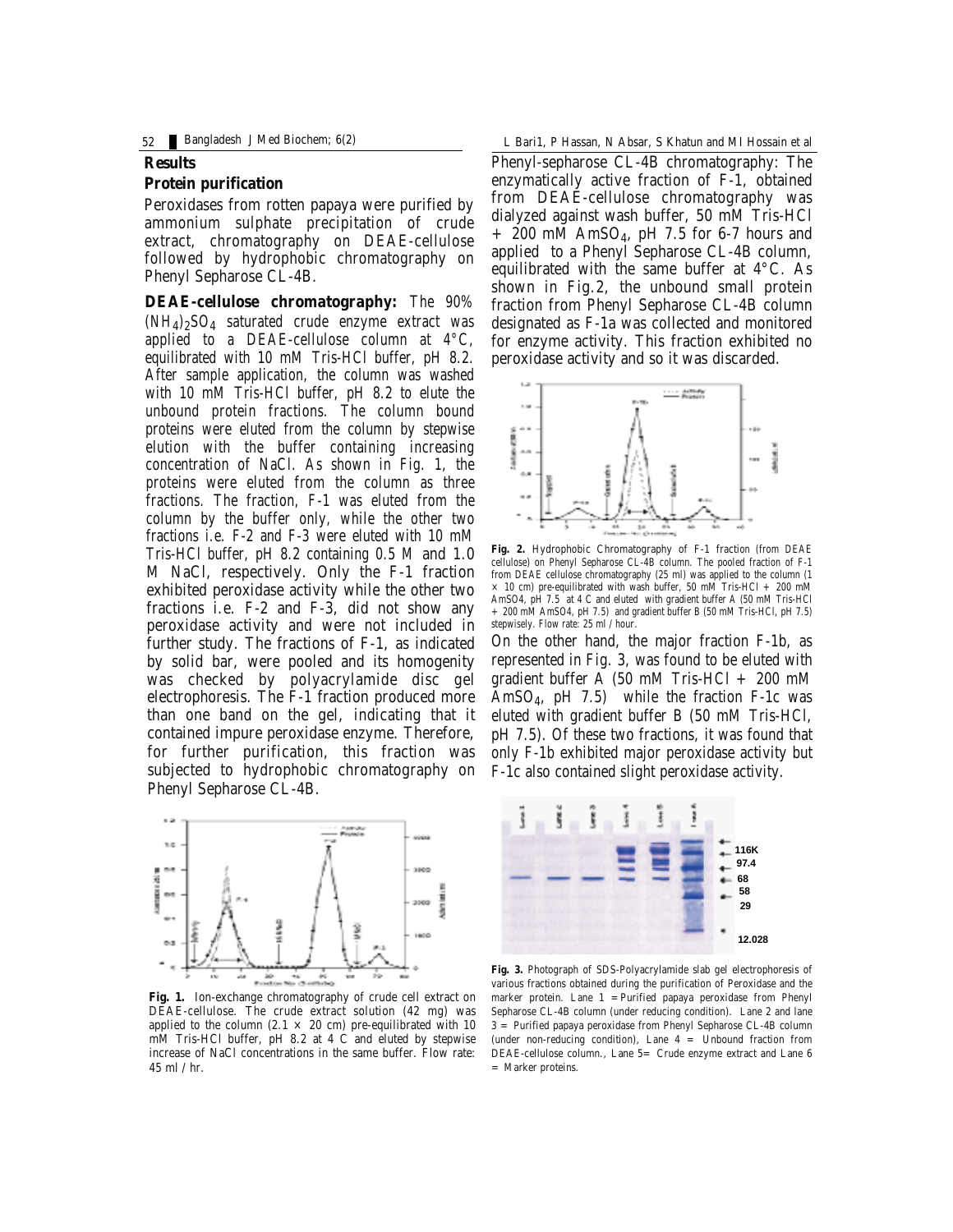Purification and Characterization of Peroxidase from Anthracnose 53

As shown in Fig. 2, F-1b fraction having significant peroxidase activity, as indicated by solid bar, was pooled and its purity was judged on SDS-PAGE. This fraction might contain pure protein i.e. peroxidase enzyme, as it gave a single band on the gel (Fig. 3). The data pertaining to the purification of peroxidase from rotten papaya has been summarized in Table 1.

| Table 1: Summary on the purification of Papaya peroxidase. |  |
|------------------------------------------------------------|--|
|------------------------------------------------------------|--|

| <b>Steps</b>                                       | Volume<br>(ml) | <b>Total</b><br>protein<br>(mg) | <b>Total</b><br>activity<br>(Units) | activity<br>(Unit/mg) | (%)         | <b>Specific Recovery Purification</b><br>folds |
|----------------------------------------------------|----------------|---------------------------------|-------------------------------------|-----------------------|-------------|------------------------------------------------|
| Crude extract<br>Am $SO_4$<br>fractionation<br>90% | 300<br>250     | 348<br>266                      | 4756<br>4590                        | 13.66<br>17.25        | 100<br>96.5 | 1<br>1.26                                      |
| DEAE - cellulose 10<br>column                      |                | 82                              | 3229.2                              | 39.38                 | 67.89       | 3.5                                            |
| <b>Phenyl Sepharose 25</b><br>column               |                | 3.5                             | 118.9                               | 33.97                 | 2.5         | 7.2                                            |

As shown in table specific activity of peroxidase was increased at each purification steps. Although the yield/recovery was about 2.5% but the enzyme activity was increased more than seven folds.

# **Characterization of Purified Protein**

Molecular weight determination by gel filtration method: The relative molecular mass (Mr) of the purified peroxidase enzyme from rotten papaya fruit pulp was determined by gel filtration on a Sephadex G-100 column and it was determined using a plot of molecular weight versus elution volume (Fig. 4) and was calculated to be about 55,000.

Determination of relative molecular mass (Mr) by SDS-PAGE: The relative molecular mass (Mr) of purified papaya peroxidase was also determined by SDS-Polyacrylamide slab gel electrophoresis on a Bio-Rad mini electrophoresis system.<sup>23</sup> The standard curve of marker proteins was constructed by plotting log of the relative molecular mass of the proteins against their mobility on the gel (Fig. 5).



**Fig. 4.** Standard curve for the determination of relative molecular mass of peroxidase by gel filtration method.

**Fig. 5.** Standard curve for the determination of relative molecular mass of peroxidase by SDS-PAGE method.

The relative molecular mass of rotten papaya peroxidase was determined to be 50 000. A wide range of Mr's (3000 to 60000) has been reported for peroxidase from various sources.<sup>26</sup> Thus, the relative molecular mass of peroxidase from rotten papaya pulp obtained in this study is in general agreement with those reported in the literature.

Neutral sugar content of peroxidase: The purified enzyme gave yellow-orange color in the presence of Phenol-Sulfuric acid indicating that the enzyme contains sugar. The neutral sugar content of papaya peroxidase was calculated from a standard curve of glucose (Figure, not shown) and it was found to be about 15%.

#### **Effect of pH on enzyme activity**

The activity of purified enzyme was measured at different pH ranges (2.0-10.0) at 30°C. Peroxidase activity as a function of pH using pyrogallol as substrate showed a broad pH profile throughout the pH 5- 6.5 ranges. The optimum pH was pH 6.0, with the activity falling off slowly above this value and reaching half the maximum level at pH 8.8 or approximately 9.0.



**Fig. 6.** Effect of pH on papaya peroxidase activity

In contrast, a sharp decrease in activity was observed as the pH was lowered below 5.0. The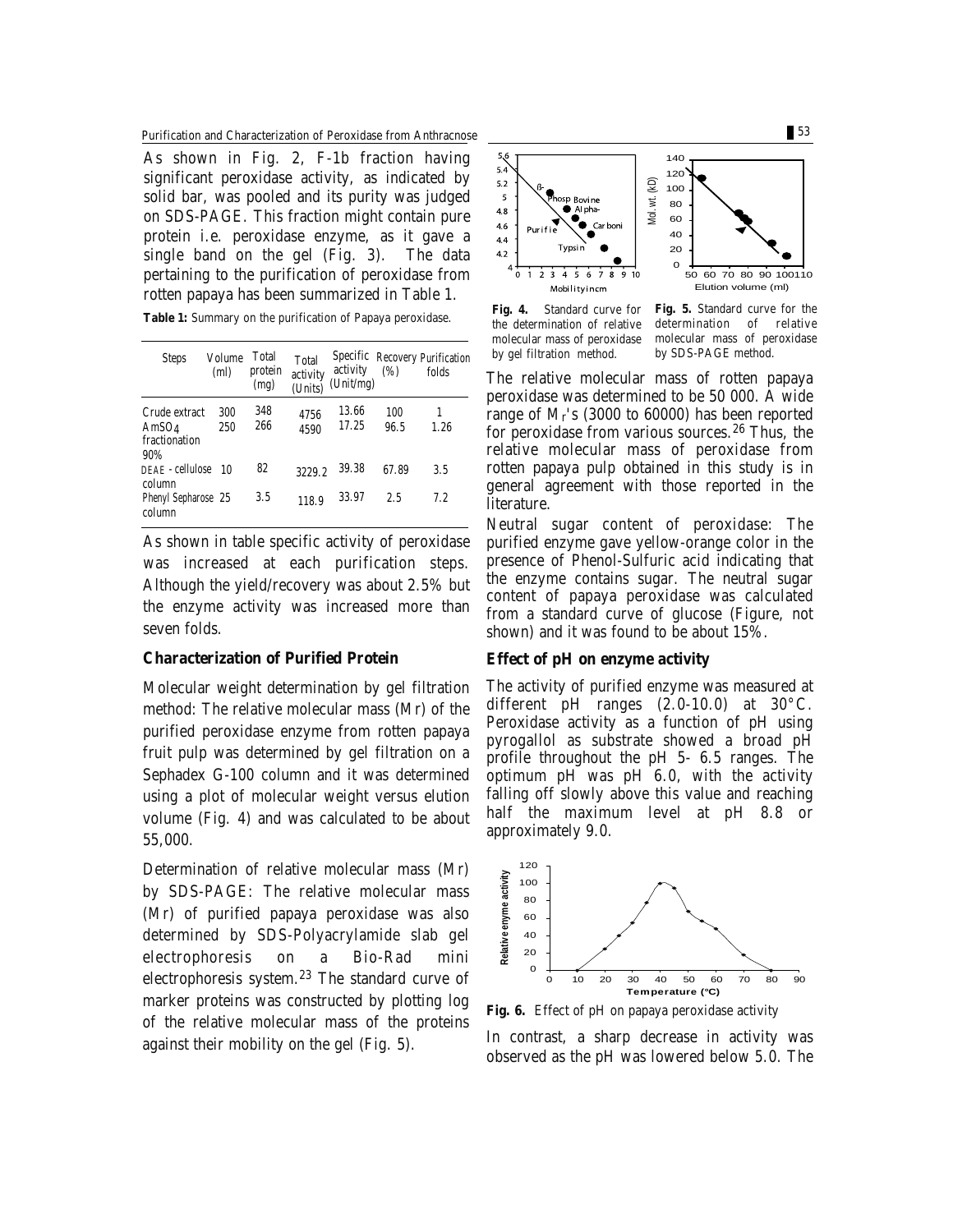pH stability study showed that the enzyme lost no activity when held for 1 hr at 30°C and pH 6.0, whereas on the more acid side below the optimum there was a marked decrease in stability with a total loss of activity at pH 3.0.

### **Effect of temperature on enzyme activity**

The effect of temperature on the activity of the purified enzyme from rotten papaya pulp of local-1 variety was examined at 30ºC after 5 min incubation in 10 mM sodium phosphate buffer, pH-6.0 at various temperatures (10-90°C) in a temp controlled bath and the residual activity was measured after cooling at room temperature (25-28°C).



**Fig. 7.** Effect of temperature on papaya peroxidase.

As shown in Figure 7, the activity of purified papaya peroxidase was found to be affected profoundly by changes of temperature. The activity increased gradually and around 25°C the enzyme activity was observed only about 40%. A sharp increase in enzyme activity was noticed when the temperature reached around 30°C and the enzyme showed the maximum activity around 38ºC. The enzyme activity was found to be decreased gradually with further rise of temperature and the activity was lost sharply above 50°C. Only 18% of the original activity was remained at 70ºC, while at 80°C the activity was lost completely (Fig. 7).

On the other hand, the enzyme was incubated at different temperatures at pH 6.0 for 60 min. and the residual activity was measured after cooling at room temperature (25-28°C). The enzyme was found to be stable within the ranges of 30- 55°C and was found to be very much stable when incubated at 35ºC.

# **Effect of salts, metal ions and SH-blocking reagents on peroxidase activity**

The effect of several compounds on peroxidase activity was tested. An adhoc experiment was first conducted to have an idea about the possible inhibitory or activatory effects of added compounds on peroxidase activity. To do so, substances were added to peroxidase enzymes in various concentrations ranging from 0.25 mM to 5 mM and incubating the enzymes for 1 hr at 30°C and the remaining peroxidase activity assayed. However, the precise results have been presented in Table 2.

**Table 2.** Effects of various ions and chemicals on the activity of Papaya peroxidase

| <b>Reagents added</b>             | (mM) | <b>Relative Activity</b><br>$\left(\%\right)$ | <b>Remarks</b> |
|-----------------------------------|------|-----------------------------------------------|----------------|
| None                              |      | 100                                           |                |
| p-Chloromercuribenzoate<br>(PCMB) | 1    | 89                                            |                |
| <b>Iodoacetate</b>                | 2.5  | 80                                            |                |
| N-ethylmaleimide                  | 0.5  | 92                                            |                |
| FeSO <sub>4</sub>                 | 1    | 1                                             |                |
| <b>KCN</b>                        | 1    | 3.5                                           |                |
| $Cu$ SO <sub>4</sub>              | 1    | 99                                            |                |
| MgCl <sub>2</sub>                 | 1    | 98                                            |                |
| MnCl <sub>2</sub>                 | 1    | 96                                            |                |
| CaCl <sub>2</sub>                 | 1    | 99                                            |                |
| ZnSO <sub>4</sub>                 | 1    | 100                                           |                |
| Amm. $SO_4$                       | 1    | 145                                           |                |

As shown in Table 2, the thiol reagents pchloromercuribenzoate, iodoacetate and Nethylmaleimide practically were not effective inhibitors of peroxidases as its activity was not lost significantly in their presence and only 8 to 20% loss in enzyme activity was observed. The peroxidase activity was found to be almost completely lost in the presence of  $Fe<sup>2+</sup>$  and KCN (Table 2). Therefore, they appeared to be the best inhibitors of peroxidase. The following cations had no effect on the activity of enzyme:  $Zn^{++}$ ,  $Ca^{++}$ ,  $Cu^{++}$ ,  $Mg^{++}$  and  $Mn^{++}$ . (Table 2). Very interestingly, the activity of papaya peroxidase was found to be activated remarkably (145%) in the presence of ammonium sulfate.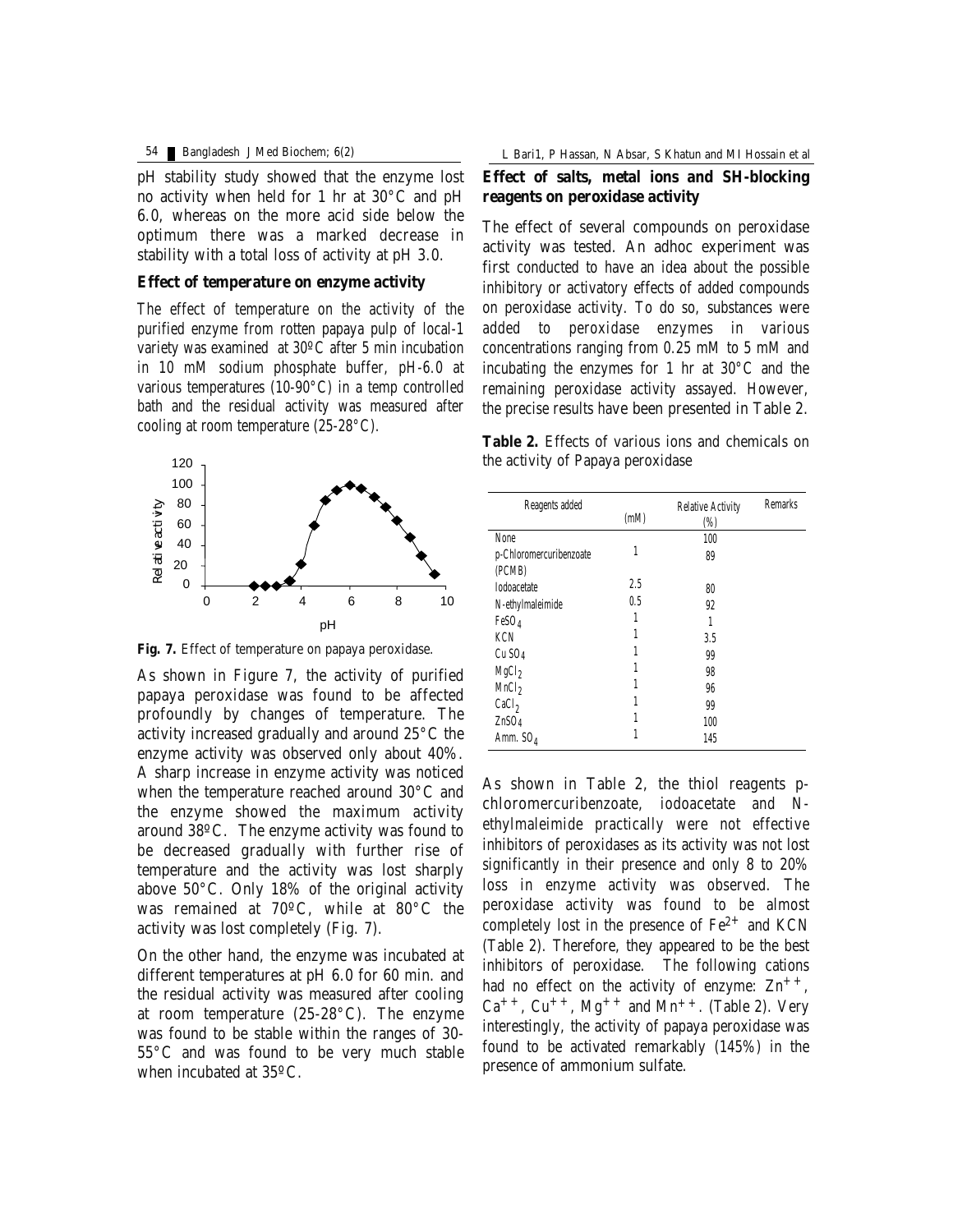The activity of purified enzyme was analyzed using different concentrations of pyrogallol as substrate. The Km value for peroxidase purified from rotten papaya pulp was calculated to be 0.027 mM (Fig. 8).



**Fig. 8.** Lineweaver-Burk double reciprocal plots for the determination of Km value of purified peroxidase.

#### **Discussion**

Peroxidases from different sources such as tomato<sup>26</sup>, peach fruit<sup>27</sup>, carrot roots<sup>3</sup>, potato<sup>28</sup> and opuntia<sup>1</sup> have been purified and characterized.

In the present study a peroxidase enzyme from the crude extract of papaya pulp of local variety infected with the fungi *Colletotrichum gloeosporioides* was purified by ammonium sulphate precipitation of crude extract, chromatography on DEAE-cellulose followed by hydrophobic chromatography on Phenyl Sepharose CL-4B.

The relative molecular mass (Mr) of peroxidase from papaya pulp was calculated to be approximately 55 kD and 50 kD by gel filtration on Sephadex G-100 and SDS-polyacrylamide gel electrophoresis, respectively. Almost similar relative molecular mass (Mr) of bound peroxidases have been purified from papaya fruit in Brazil 29. A wide range of relative molecular masses, Mrs (30-60) kD has been reported for peroxidases from various sources. Anionic peroxidases have been purified from potato having a molecular mass of 45-kD26. Ionically bound peroxidases have been isolated and purified from peach fruit having molecular weight 29-kD by DEAE-cellulose and Sephadex G-100 chromatography.30

In our study, although the enzyme was purified with an increase of purification fold of about 7 but the yield was found to be about 2.5% only. This decrease in yield may be due to denaturation of enzyme during the lengthy purification procedures or for some other unknown reasons. It was reported that 28% yield of peroxidase from papaya fruit <sup>29</sup> and about 19.8% from potato.<sup>28</sup>

The molecular mass of our purified papaya peroxidase was found to be the same under both reducing and non-reducing conditions indicating that the enzyme has no sub-unit structure. The purified enzyme from papaya is glycoprotein in nature. It was reported that grapevine peroxidases are glycoprotein. $^2$  In our study, the neutral sugar content of papaya peroxidase was found to be about 15%. It has been showed that horse raddish peroxidase is also a glycoprotein and contain about 18% carbohydrate.31

The optimum pH of our purified papaya peroxidase was calculated to be around 6.0 (Fig. 5.3.). Very similar pattern of pH profiles for peroxidase in potato was reported.<sup>28</sup> It has been reported that the optimum pH for peach fruit peroxidase to be  $5.0<sup>27</sup>$  The optimum pH of  $5.75$ for Opuntia peroxidase have been also reported.<sup>1</sup> Our purified peroxidase from papaya was found to be stable at pH values between 5.0 to 6.5. This result clearly demonstrated that papaya pulp peroxidase was more stable in acidic pH region. The results agree very well with the similar pH stability for peroxidase from blackberry fruits.<sup>29</sup>

The study on the effect of different temperatures on the activity of peroxidase revealed that the activity of purified papaya peroxidase was found to be affected profoundly by changes of temperature. The activity increased gradually and a sharp increase in enzyme activity was observed when the temperature reached 30°C and the optimum temperature was around 38ºC (Fig. 5.4). Further increase of temperature caused decrease in enzyme activity probably because of enzyme denaturation.

Study on peroxidase from peach fruit demonstrated optimum activity at  $40^{\circ}$ C.<sup>27</sup> It was reported that the optimum temperature of carrot root peroxidase to be 32°C<sup>4</sup> while the optimum temperature for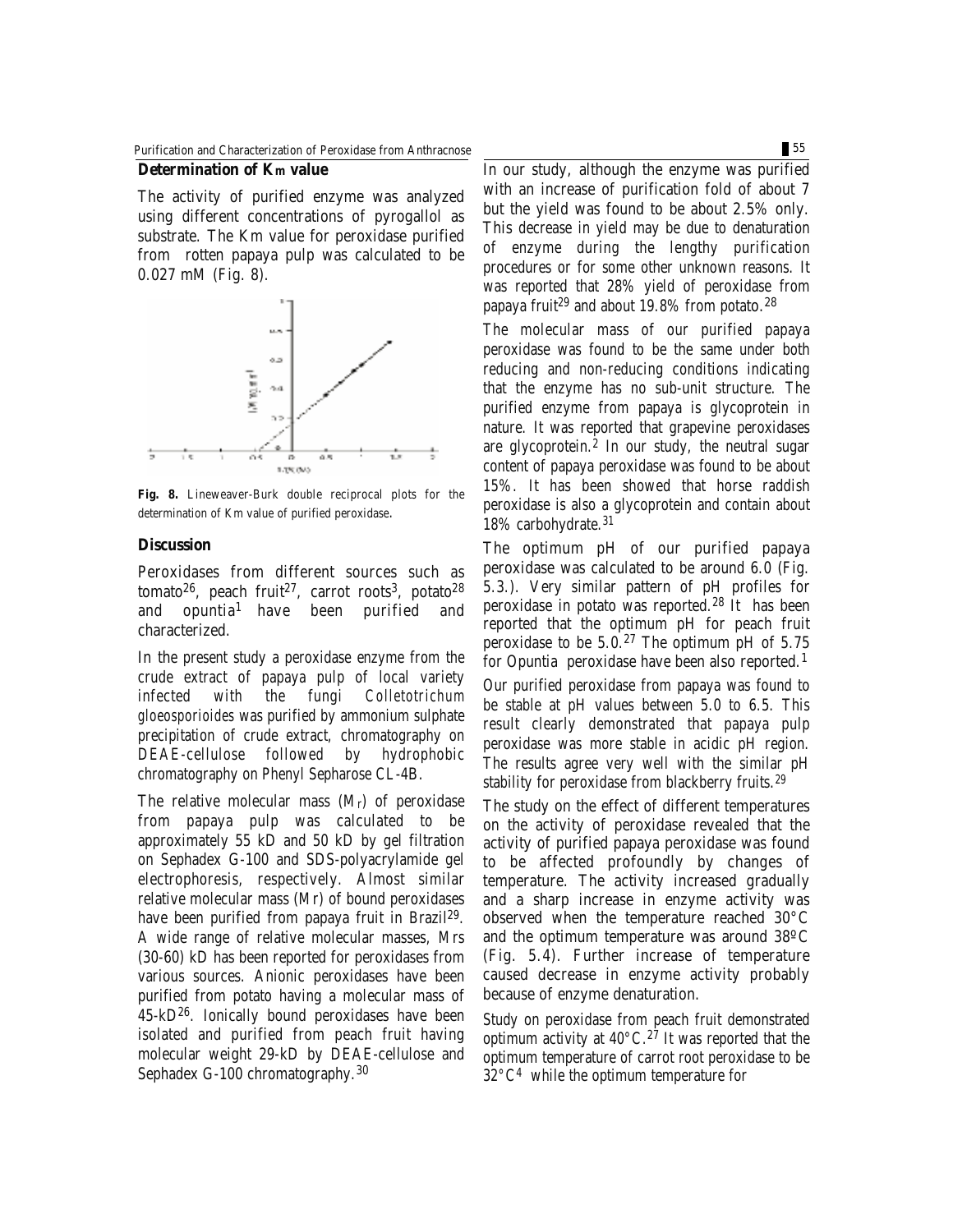Cantloupe melon peroxidase around  $50-55\degree C$ .<sup>32</sup> The peroxidase enzyme purified from papaya by us was found to be stable between 30°C to 55°C. Peach peroxidase showed very similar temperature stability.<sup>30</sup> This fact was also observed in case of isolated enzymes from apple<sup>13</sup> and orange.<sup>10</sup>

It is worth noting that the inhibitors had different effects on papaya peroxidase purified in our study. The following cations such as  $Zn^{++}$ ,  $Cu^{++}$ ,  $Ca^{++}$ ,  $Mg^{++}$  and  $Mn^{++}$ , had no effect on the enzyme activity. A similar non inhibitory effect of the above ions in case of papaya peroxidase<sup>29</sup> was observed. However,  $Fe<sup>++</sup>$  and KCN were found to have pronounced inhibitory effect on the activity of the peroxidase. Similar inhibitory effects of Fe++ and KCN was also reported earlier.<sup>27</sup>

Very interestingly, the activity of papaya peroxidase was found to be activated remarkably (145%) in the presence of ammonium sulfate. Remarkable activation of horse raddish peroxidase was also observed in the presence of ammonium sulfate.<sup>31</sup>

The sulfhydryl inhibitors p-chloromercuribenzoate, iodacetate and N-ethylmaleimide practically were not effective inhibitors, indicating that (-SH) groups may not be involved in peroxidase catalysis. Different workers have found the non-essentiality of (-SH) groups for catalysis in Peroxidases of distinct sources.<sup>30</sup>

The kinetic constant Km for papaya peroxidase against pyrogallol as substrate was estimated to be 0.027 mM. It was reported that the Km values with o-dianasidine, guaiacol and pphenylenediamine as substrate to be 0.16, 0.2 and 0.1 mM respectively for bound papaya peroxidase.29 It was also found that the Km value of 9.35 and 15.38 mM using o-dianisidine and hydrogen peroxide respectively as substrate for peach peroxidase.<sup>27</sup>

The present study revealed that the ripe papaya pulp infected by *Colletotrichum gloeosporioides*, is a rich source of peroxidase having high pH stability and thermostability, so might be considered for use industrially by large scale production.

**References** 56 Bangladesh J Med Biochem; 6(2) L Bari1, P Hassan, N Absar, S Khatun and MI Hossain et al

- 1. Alessandra Padiglia, Elena Cruciani, Giuliana Pazzaglia, Rosaria Medda and Giovanni. Floris Purification and characterization of Opuntia peroxidase. Phytochemistry 1995; 38: 295-297.
- 2. Alfonso Ros Bercelo, Federico Pomar, Matlas Lopez Serrano and Maria Angeles Pedreno. Peroxidase : a multifunctional enzyme in grapevines, Functional Plant Biology 2003; 30(6): 577-591.
- 3. Ayyappan, R. Nair, and Allan, M. Showalter. Purification and Characterization of a Wound-Inducible Cell Wall Cationic Peroxidas from Carrot Roots. Biochemical and Biophysi cal Research Communication 1996; 226: 254-260.
- 4. Abeles, F. B. and Biles, C. L. Characterization of peroxidase in lignifying peach fruit endocarp. Plant physiology 1991; 95: 269-273.
- 5. Gillikin, J. W. and Graham, J. S. Purification and developmental analysis of the major anionic peroxidase from the seed coat of Glycin max. Plant Physiology 1991; 96: 214-220.
- 6. Haard, N. F. Physiological roles of peroxidase in postharvest fruits and vegetables. In-Enzymes in food and beverages processing, eds. Ory, R.L. & St. Angelo, A. J. ACS 1977; 143.
- 7. Hammerschmidt, R., Lamport, D. T. A. and Muldoon, E. P. Cell wall hydroxylproline enhancement and lignin deposition as an early event in the resistance of cucumber to Cladosporium cucumerium. Physiol, Plant Pathol 1984; 24: 43-47.
- 8. Burnette, F. S. Peroxidase and its relation to food flavor and quality. A review. J. Food Sci 1977; 4: 1-6.
- 9. Clemente, E. Isolamento, purificacao e termoestabilidade da isoperoxidase do suco de laranja. Cienc. Tecnol. Aliment 1996; 16: 1-5.
- 10. Haard, N. F. Upsurge of particulate peroxidase in ripening banana fruit. Phytochemistry 1973.
- 11. 555-560.12. Moulding P H, Goodfellow J, McLellan K M and Robinson D S. The occurrence of isoperoxidases in conference pears. Int. J. Food Sci. Technol 1989; 24: 269-275.
- 12. Moulding P H, Grant H F, McLellan K M and Robinson D S. Heat stability of soluble and ionically bound peroxidases extracted from apples. Int..J. Food Sci. Technol 1987; 22: 391-397.